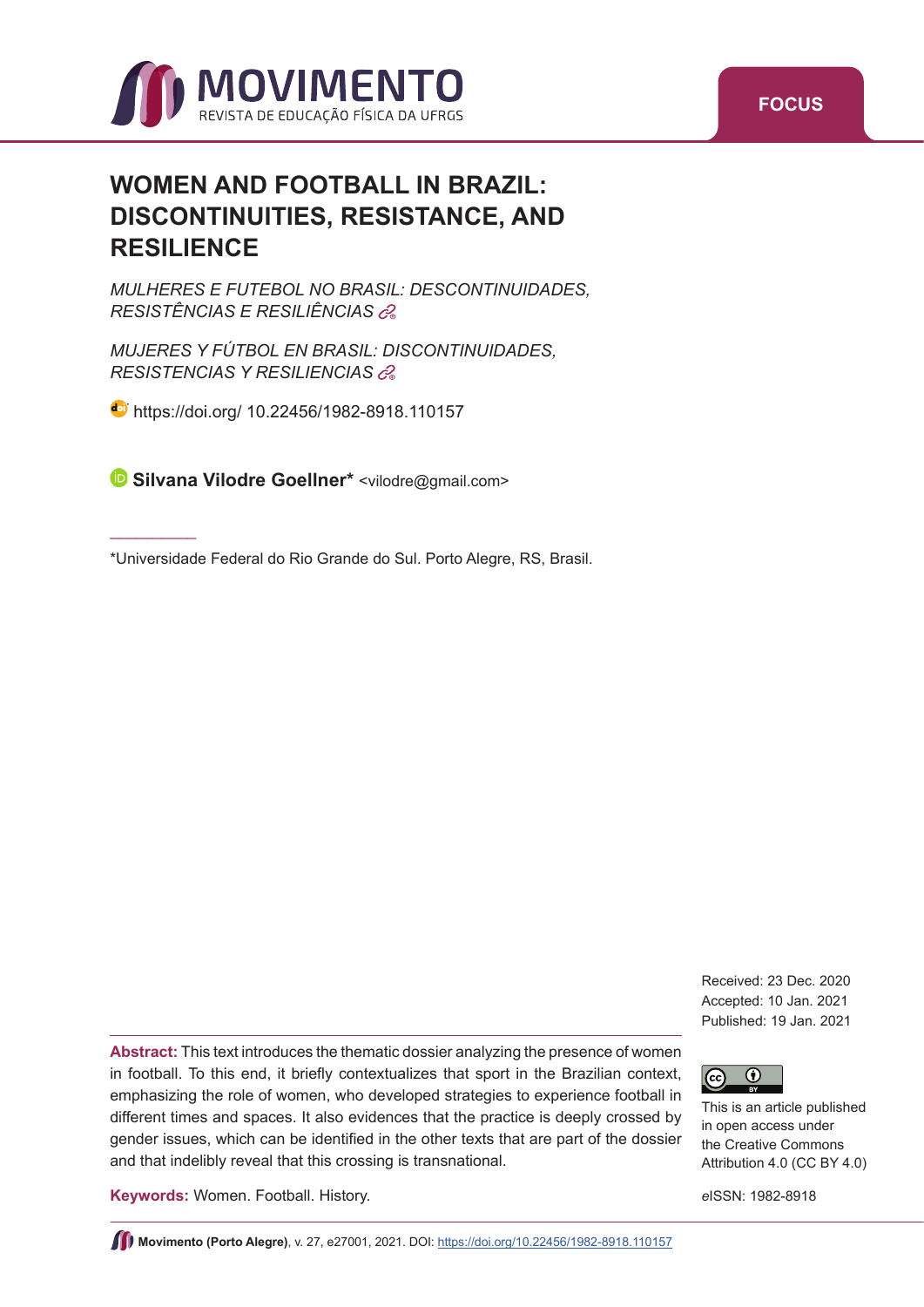The role of women in football is a topic that still deserves great investment in terms of research, production of sources, and visibility. More than looking for a supposed inaugural landmark of their presence or even sketching a possible history of the sport, it is important to emphasize how historically their involvement in different footballs (DAMO, 2019) has been ignored. Thus, the scarcity of records and the precariousness of research would be reasons for the little circularity of the topic.

Considering that writing and publishing is a political act, this dossier reveals *Revista Movimento*'s commitment to the production and dissemination of knowledge on areas still to be discovered. Motivated and grateful for the invitation to coordinate it, I decided to highlight in this presentation text some aspects related to the history of women's football in Brazil. Its inclusion aims to bring to reflection a topic that I consider relevant to support the reading of the articles that make up this special issue: the finding that the presence of women in the most different occupations and manifestations of football results from their insistence on staying in a space that is not represented, encouraged, and recognized as theirs. In taking the struggle of Brazilian women as the guiding thread of my narrative, I emphasize that it is neither unique nor singular. Since football was created, women in different times and social contexts had to compete for powers to enter it, and in doing so they deconstructed representations that, based on the biology of the body and sex, justified the exotic, spectacular, and inappropriate character attributed to its practice.

Leite de Castro, Head of the Medical Department of the Football League of the city of Rio de Janeiro, then the capital of Brazil, in 1940, defended this representation when he said that football "practiced by women can only be applauded as a grotesque or theatrical display with flavor popular curiosity, eager for novelties or originalities"(CASTRO, 1940, p. 1). The fact of considering it "a ridiculous spectacle and worthy of attention from our authorities" (p.1) has favored the emergence of discourses and practices that considered it abject and harmful to women.

The protagonism of the players, especially after the 1930s, provoked reactions of this nature. The appropriation of public space, considered to be the domain of men, and the decision on the uses of their bodies, understood as a threat to the conduct of healthy motherhood, destabilized gender representations and, ultimately, power relations. According to Waldemar Berardinelli:

> The modern woman looks for the masculine trend because biologically, morphologically, psychologically she is taking this orientation. Working like a man, intoxicating like a man (smoking, alcohol), having emotions similar to those of a man, practicing birth control, women atrophy their ovarian functions, modify the functioning of other glands and all their differential sexual physiognomy, tending to differ less (1940, p. 15).

Arguments like these fostered the restriction of freedom, culminating in the officialization of the ban on football and other sports for approximately four decades.1 The determinant for this interdiction was the letter that José Fuzeira addressed to President Getúlio Vargas, in which he warned about the dangers of

<sup>1</sup> In 1941, the National Sports Council instituted Decree-Law No. 3199, the first document to guide the Brazilian sports organization. Its content expressed the institutional desire to discipline the sports field by making it official to ban women "from sports incompatible with the conditions of their nature" (BRASIL, 1941). The Decree was only revoked in April 1979.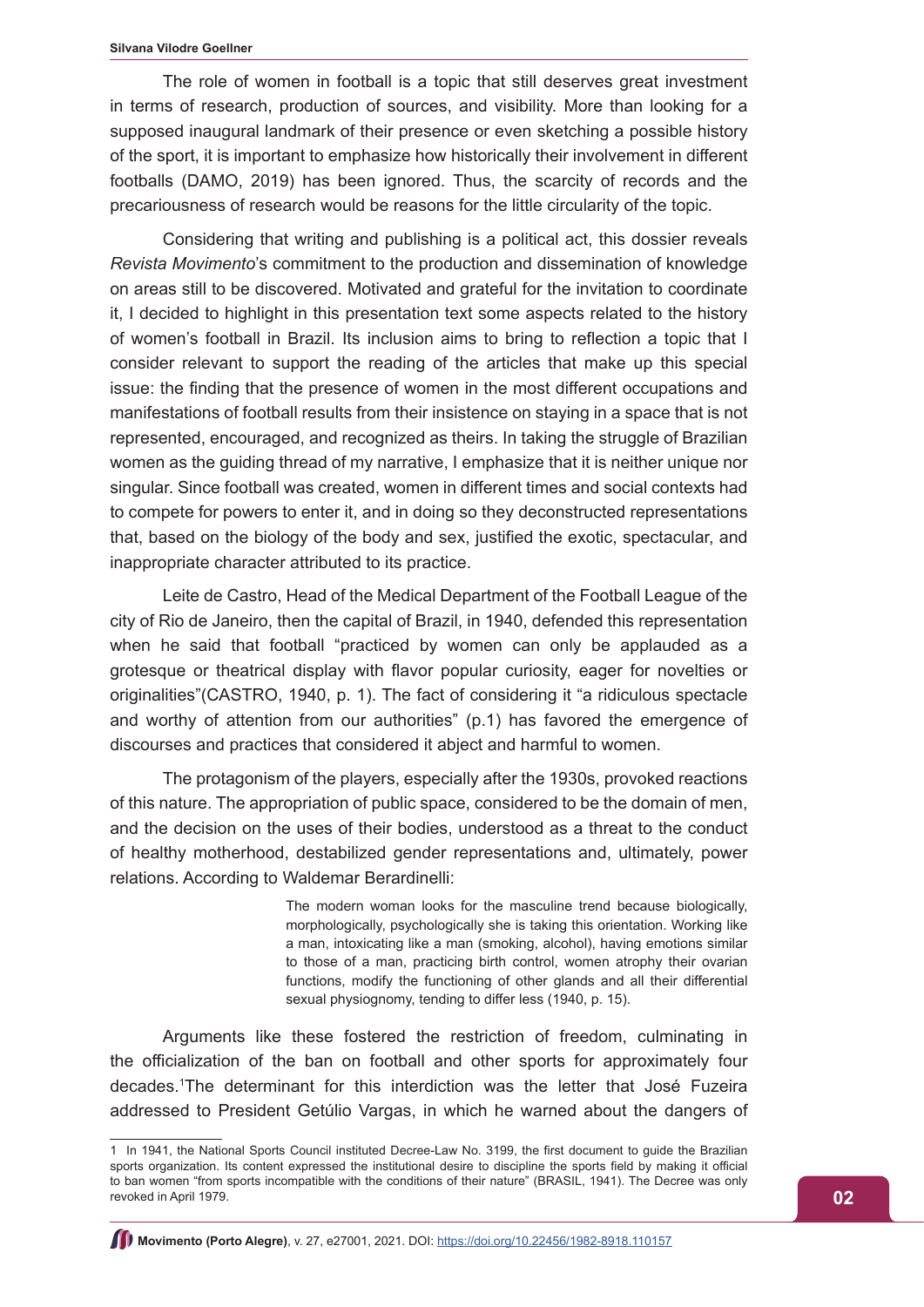football practice for the future of the nation. Titled *A sporting nonsense that should not go on*, the text treated football as a calamity for the girls who were at risk "of destroying their precious health, and also the health of their future children… and Brazil" (UM DISPARATE, 1940, p. 12).

Attentive to the prevailing conservatism, some footballers reacted to the publication of this letter, thus registering their resistance and insurgency. Margarida Pereira, also known as Adyragram, the defender, captain, and president of the S.C. Brasileiro, a team from Rio de Janeiro, went public to express her indignation:

> Mr. José Fuzeira should watch women's football practice to see how healthy this sport is and the benefits it provides to its players. It is true that football, like other sports, cannot be practiced by everyone, especially those who have an aversion to physical education and who only do gymnastics on the radio, afraid of performing in public thanks to the organic deficiencies with which nature made them (DEFENDEM-SE…, 1940, p. 6).

The mention of this episode reveals an intention: to point out that women did not succumb or remain silent in the face of the numerous obstacles they faced in being in football. Like Adyragram, many resisted and, in their time and manner, prevented its practice from disappearing, even in the long period in which it was banned. Between 1941 and 1979, almost four decades full of acts of insubordination passed (RIGO *et al.*, 2008; CUNHA, 2016; RAJÃO, 2018; BONFIM, 2019; ELSEY; NADEL, 2019). Even though women played football emphasizing its recreational dimension or that its practice took place in non-sports spaces to circumvent the law, the restriction on competitions halted its development, indelibly restricting its spread.

The late 1970s and early 1980s were marked by a certain optimism in the national context. The military dictatorship came to its last breaths, social movements were growing rapidly, and feminist agendas demanded women's right to use their bodies and their sexuality. Football did not go unnoticed, becoming part of the agenda for an important event held in São Paulo in 1982.

> Day-care centers, legalization of abortion, and equal opportunities were some of the demands of women from three continents for the 1st National Festival of Women in the Arts, organized by actress and theater businesswoman Ruth Escobar. Held in São Paulo and ABC in more than 40 different locations for 10 days, the female production invaded the streets of the city of São Paulo, being installed in cinemas and theaters and exhibited in galleries and museums. All this to remind opponents that the woman has definitely left the kitchen periphery and has already become recognized immortal by the academies of letters, imposed herself at political rallies, and even proved that they can shake the people of any football stadium (AMARANTE, 1982, p. 47).

The inclusion of a match between women representing teams from São Paulo and Rio de Janeiro as a preliminary to the classic São Paulo and Corinthians in the festival's program, which took place in September 1982, was a strategy to pressure institutions to regulate the sport. The attempt to prevent the event from taking place was circumvented by itsorganizing committee, which gave the game the character of a spectacle, even reducing its duration (PÚBLICO…, 1982, p. 12). Sócrates, a Corinthians player, spoke out in defense of women,and given the possibility of a ban on the match, he said: "[…] if they do not enter, we will not enter either!"(MUSEU DO FUTEBOL, 2016).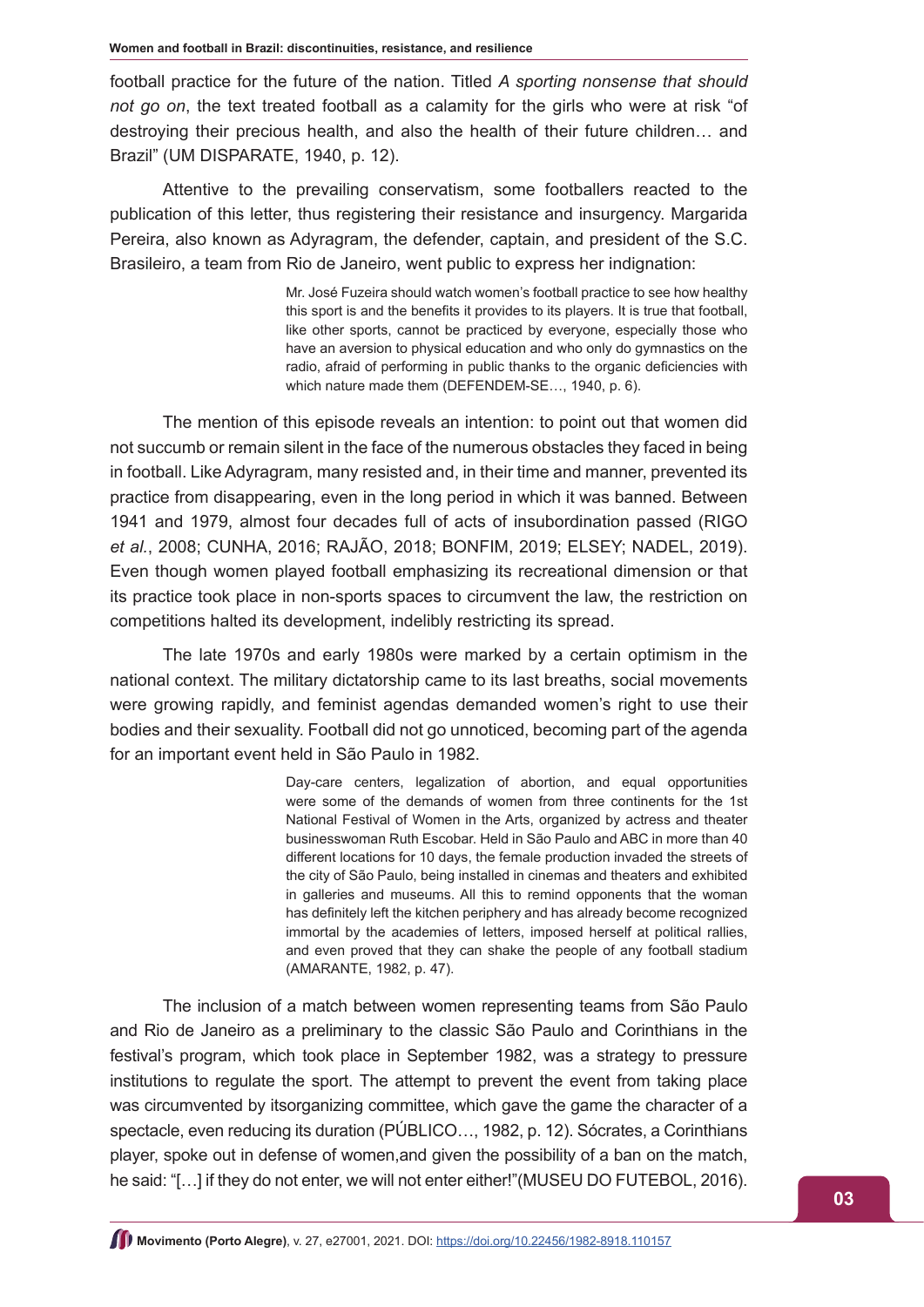One of the articulators of this iconic game was the player and lawyer Rose do Rio, the protagonist of many actions in favor of the right of women to experience football. In herperegrination for public agencies, clubs, and competitions, she talked "with Giulite Coutinho (president of CBF), João Havelange (president of FIFA), and César Montanha (president of CND<sup>2</sup>), and all of them have expressed interest, but have also tried to pass on responsibility to other agencies" (ROSE DO RIO..., 1983, p. 43). According to Rose, the intention was

> to promote women's football, attract fans to the stadiums with a new type of spectacle that does not seem to hurt anyone, except for discriminatory legislation that prevents women from performing a reserved sports activity and, it seems, men. Any law (decree or decision) that clearly discriminates against any kind is contrary to the current Constitution. And that is why we will try, through Justice, to overturn the CND's deliberation and expand women's football (*apud* SILVA, 2017, p. 182).

The struggle of Rose and many other women was not inglorious. Persuaded by the example of the Union of European Football Associations (UEFA), which had already regulated football played by women, CND authorized the practice of the sport<sup>3</sup>on March 25, 1983. Even so, it established that the standards recommended by FIFA were followed, among which we highlight areduction in the game time, pitch size, and ball weight, besides the use of "protectors for breasts and boots will not have sharp cleats. Another difference from traditional football: ball controlled in the chest will be a foul, equivalent to the hand ball rule" (VÂNIA..., 1983, p. 33).

The 1980s proved to be promising for football playerswith the regulation of the sport. Competitions organized by football management institutions began to emerge in various regions in the country. The Football Federation of Rio Grande do Sul, which had sent a study to the CND arguing in favor of regulation (MENDES, 1983), promoted a women's game as a preliminary to the game between Grêmio Foot-Ball Porto Alegrense and São Paulo Futebol Clube,which were playing the third phase of the Taça Ouro, the name of the Brazilian Championship of that year. Held in Porto Alegre on April 17, 1983, with the Grêmio stadium practically full (40,820 people for a maximum capacity of 51,081), the female players from Esportivo de Bento Gonçalves and Sport Clube Rio Grande entered the pitch to play the game thatmay have been the "first women's football game officially authorized by a federation in Brazil" (VÂNIA…, 1983, p. 33).

However, it is unknown whether this was the first game after regulation. More than highlighting this supposed pioneering spirit, it is important to note that authorized competitions emerged in several regions of Brazil, demonstrating that, even in hiding, women continued to play football. In addition to Rio Grande do Sul (RAMOS; GOELLNER, 2018), championships were also held in 1983 in Paraná, Espírito Santo, Mato Grosso do Sul, Sergipe, Pernambuco, São Paulo, Rio de Janeiro (SILVA, 2017), Ceará (NASCIMENTO, 2019), Minas Gerais (ANJOS; DANTAS, 2020), Bahia (MORAES, 2014), and Goiás (KETELBEY, 2018), among other states. The first

<sup>2</sup> National Sports Council.

<sup>3</sup> Published in Brazil's Federal Register on April 11, 1983, Resolution 01/83 deals with the basic rules for the practice of women's football. Available at: https://www.jusbrasil.com.br/diarios/3311099/pg-58-secao-1-diario-oficial-da-uniaodou-de-11-04-1983. Accessed on 19 Sept. 2020.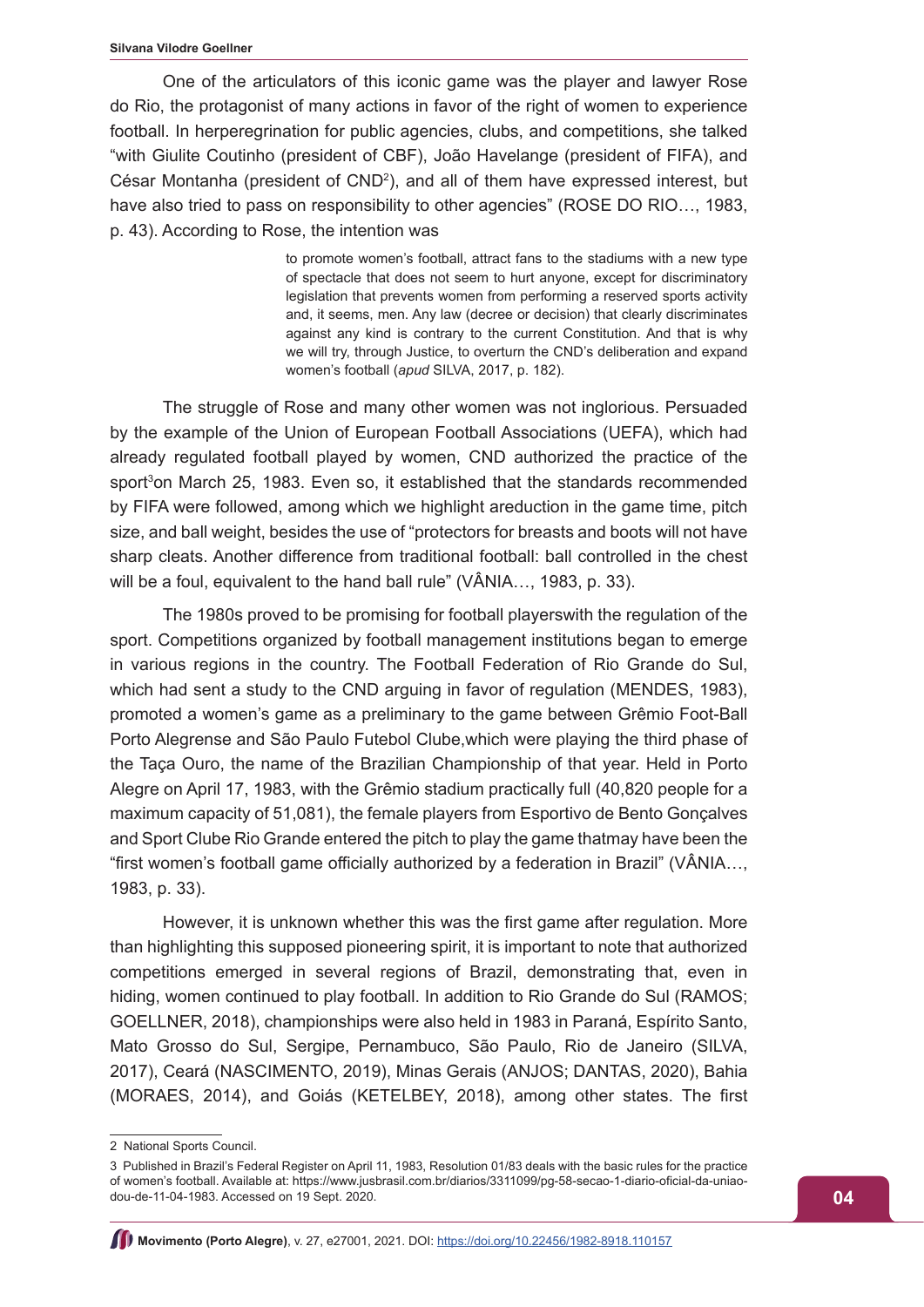national competition arisesthat same year: The Brazil Women's Football Cup<sup>4</sup>, whose debut brought together four teams.

Although very distant from professionalization, the profusion of clubs and competitions pointed to a new, more optimistic, and hopeful scenario. It also indicated that football could be a way of working and livelihood. In an article published in *Revista Placar* in July 1984, Regina Echeverria describes the amounts paid in the form of salary, allowance, sponsorship, and support (food and transportation)by clubs in different states to affirm that "women's football is definitely a graceful reality in the country of football […]" (p. 24). According to data from the Museu do Futebol (2019), "in 1987, approximately 2 thousand women's football teams and 40 thousand players were registered in the regional and state amateur entities that promoted women's football in the country."

FIFA's promise to organize the first world championship broadened the sport's horizons and envisioned dreams. João Havelange, then president of the entity, announced that he would promote it in 1986 (GABRIEL, 2015), which effectively did not happen. In addition, he "made several statements about his intention to incorporate women's football as an official FIFA modality" (SILVA, 2017, p. 198), as he had done with futsal. However, FIFA organized its first international tournament<sup>5</sup>only in 1988, a preparatory event to host the 1st Women's Football World Cup, which took place in 1991 in China.Motivated by the creation of these competitions, CBF invited eighteen players who wore "for the first time the CBF shirt in an international competition: […] it will be a great chance to improve the precarious panorama of Women's Football in Brazil" (SILVA, 1988, p. 7). In this inaugural competition, the team won third place and its participation in the first world championship was guaranteed for having won the I South American Championship, disputed in Maringá between April 28 and May 5, 1991. The competition was organized by the South American Football Confederation (CONMEBOL) and brought together, in addition to Brazil, teams from Chile and Venezuela.

The Brazilian campaign at the China World Cup was not considered satisfactory, ending the competition in ninth position among the twelve participating teams<sup>6</sup>. See the Folha de São Paulo record:

> [...] the early elimination of Brazil caused a revolt at CBF's headquarters in Rio de Janeiro. The entity's president, Ricardo Teixeira, threatened to extinguish the holding of official women's football championships in Brazil. According to him, the low performance of the team in China discourages financial investment in the category (MUNDIAL…, 1991, p. 6).

In fact, this positioning reverberated in the football universe and the already difficult working conditions remained or worsened after this statement.In this sense, CBF did not organize the national championship in 1992 and 1995. Also, it practically ignored the team, only calling it up again in 1994 due to the imminence of three major

<sup>4</sup> Annual competition that took place between 1983 and 2007, except in 1992, 1995, 2002, 2004, and 2005. The inaugural edition brought together the Radar, Goiás, Corinthians, and Cruzeiro teams.

<sup>5</sup> The International Women's Football Tournament was held between June 1 and 12, 1988, in China with the participation of 12 teams: Australia, Brazil, Canada, China, Ivory Coast, United States, Netherlands, Japan, Norway, Sweden, Thailand, and Czechoslovakia (SILVA, 1988).

<sup>6</sup> Final classification: United States, Norway, Sweden, Germany, China, Italy, Denmark, Chinese Taipei, Brazil, Nigeria, New Zealand, and Japan.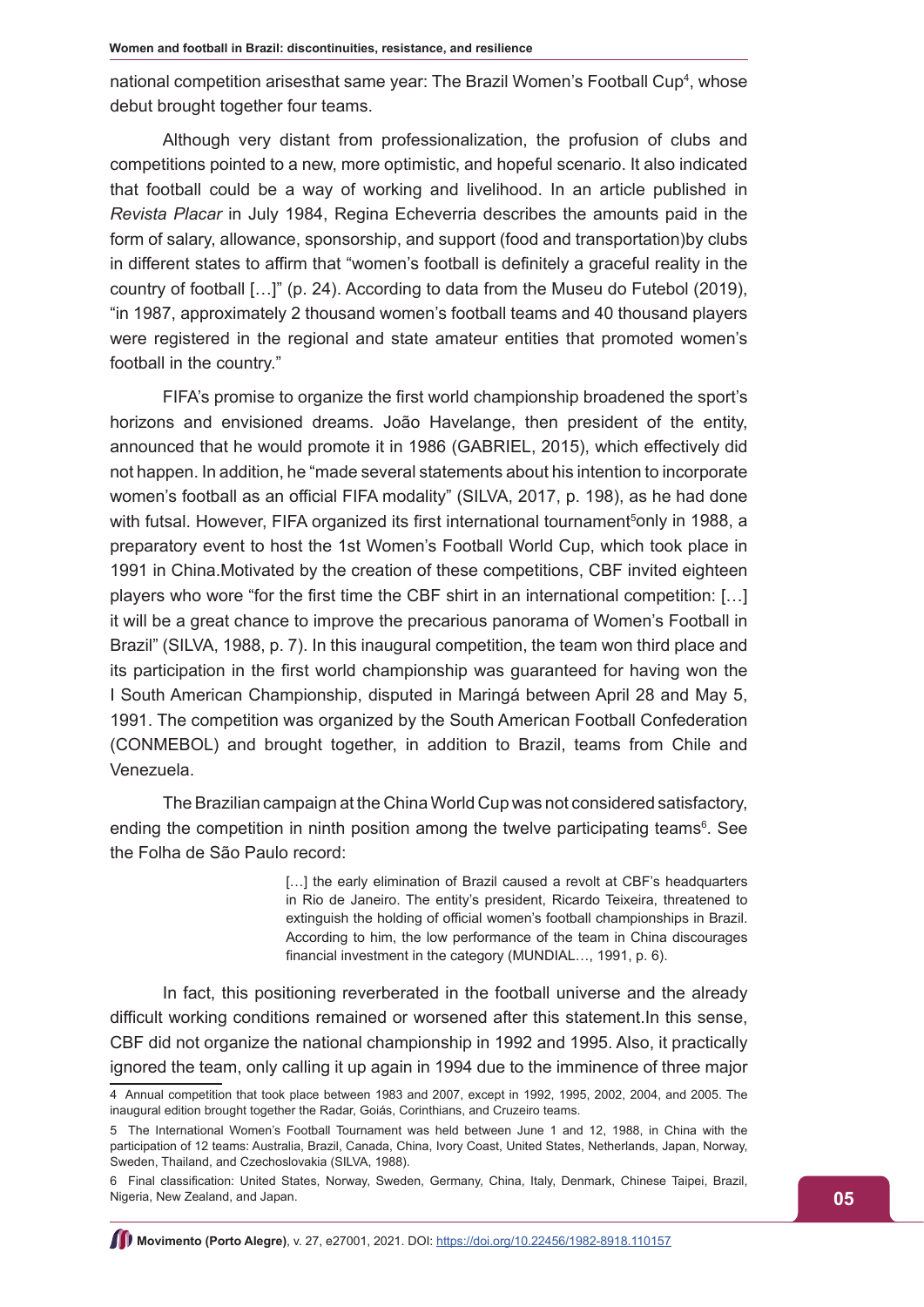#### **Silvana Vilodre Goellner**

events: the II South American Championship in 1995, based in Uberlândia (MG); the 1995 Women's Football World Cup, which took place in Sweden; and the debut of women's football at the Atlanta Olympic Games in Atlanta (USA) in 1996. CBF organized the I João Havelange Cup in 1994 with 23 state teams in eight cities of different regions of the country to observe players aiming to compose the group of athletes that would represent Brazil in the competitions.

The conquest of the second South American title in 1995guaranteed its place for the Sweden World Cup, where it again reached the ninth position. The participation in the World Cup qualified the team for the Olympic Games in Atlanta, finishing fourth. The end of the decade was crowned with a great feat for national sport: in addition to winning the bronze medal at the US World Cup in 1999, our number 10shirt Sisleide Lima do Amor (Sissi), was the competition's top scorer (GOELLNER, 2019).

Although we cannot analyze women's football in Brazil only from the national team, its trajectory is an indicator that deserves attention, either because it guides incentives, or because it makes the sport visible, especially in the media that, to a large extent, guides the protagonism of footballers only in the period of large competitions.

In an interview with Folha de São Paulo at the end of the 1995 South American Championship, Delma Gonçalves (Pretinha), when asked about the importance of the achievement for structuring the sport, replied: "So far I have not seen any change in my career. But I am hopeful that women's football will gain space and players will be recognized with better salaries and facilities for women's football (BERTOLOTTO, 1995, p. 8). In 1996, after her debut at the Olympic Games, she mentioned: "You must have some other activity to avoid starving" (GABRIEL, 2015, p. 176). One of them started playing in both field and indoor football, whose diffusion was significant in the 1990s, as it required less investment in terms of maintenance, number of athletes, and space allocation (KESSLER, 2010; SILVA, 2017).

The decade ended, a new discontinuity. The regulation allowed invisible football to emerge from the shadows, but investments were not enough to guarantee systematicity and recognition of the sport.

> The expectation was that the presence of women in football would be consolidated due to the good results in the South American championships, Olympic Games, and also the implementation of world championships by FIFA. These events indicated that there would be greater interest from the public, media, and sponsoring companies. However, this growth was not confirmed, as the increase in the number of practitioners did not lead to an increase in the interest of the media, indispensable for the growth and expansion of women's football (MOREL; SALLES, 2006, p. 8264).

The early 2000s were marked by a winning cycle in terms of the results of the Brazilian team. Gold medal at the Pan American Games in Santo Domingo (2003) and Rio de Janeiro (2007), champion at the South American Championship (2003), silver medal at the Olympic Games in Athens (2004) and Beijing (2008), and runner-upat the China Women's Football World Cup (2007). It seemed that we were living in a new era of women's football and that these achievements would propel its structuring and professionalization. However, little progress has been made in this direction and the dissatisfaction with the sport was publicly expressed by some players.Sissi was one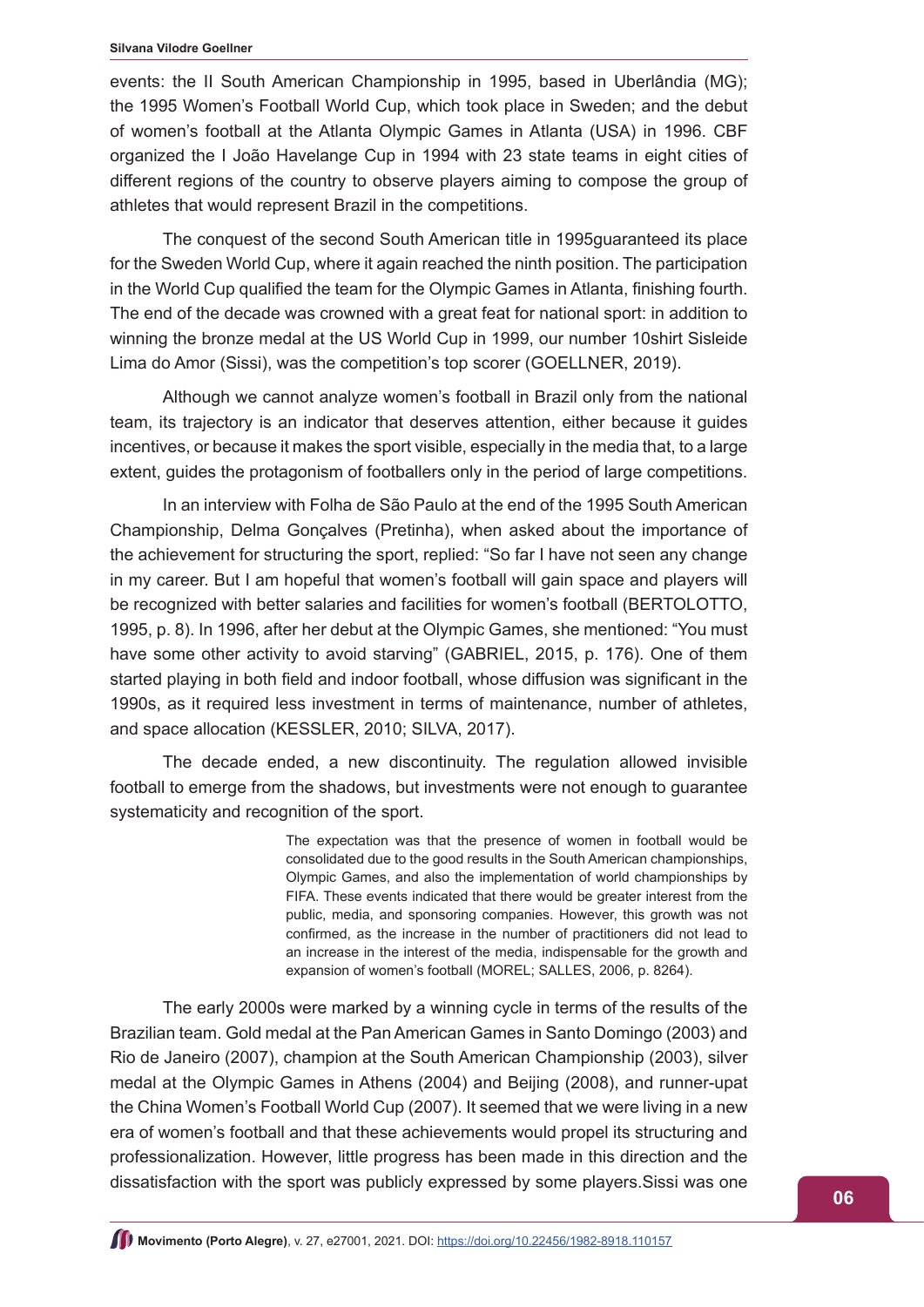of them and her insurgency meant that she was not summoned to the 2003 World Cup, held in the USA "due to the boycott she suffered for expressing criticism of the way the Brazilian Football Confederation (CBF) conducted women's football and claiming fair working conditions, such as the valorization of the daily allowance paid to athletes in the service of the national team" (SOARES, 2020). A similar situation was experienced by Daiane Rodrigues (Bagé), who wrote and held a banner on which was written "Brazil, we need support" (LAVINAS, 2007), shown at the award ceremony for winning the unprecedented runner-up in the World Cup in China in 2007. The complaints persisted and some players reported,after the team returned to Brazil (still at the airport), the neglect and lack of structure for the sport.

> Inadequate food during the competition, lack of friendly matches, little transparency regarding the definition of the prize, delay in paying the prize for winning the gold medal at the Pan American Games in Rio de Janeiro, and the future of the sport were some of the addressed topics (GOELLNER, 2020).

The athletes feared that CBF would not strive, "as it happened after the Athens Olympics in 2004 when the Brazilian women won the silver medal. At that time, the entity promised a series of improvements and the athletes said that the promises never came to pass" (LOUSADA, 2007, p. 29). The failure to keep promises and the continuous discontinuity was again denounced by Sissi, in 2015:

> We have been harping on the same stringregarding Brazil since when I played for the Brazil national team and I always said: "Changes are going to happen."However, they never came to pass, it was a promise. Thus, I understand that it is difficult for girls who are in this new generation to believe because they are also experiencing this and the promises are almost the same as they were a few years ago (GOELLNER, 2019, p. 132).

Undoubtedly many other footballers raised their voices in protest at the precarious conditions of women's football in Brazil. There is no way to mention them here, nor is this the purpose of this text. Even so, I consider it important to record an episode that significantly impacted the football universe: the publication of the document Brazilian legends calls for reform: an open letter from female football veterans addressing the current situation in Brazil. Outraged by the early dismissal of Emily Lima, the first woman to head the national team<sup>7</sup>, eight athletes and former athletes<sup>8</sup> signed the document calling on CBF to expand women's participation not only as athletes but also in technical and management positions.The concern with the structuring and development of the sport permeates this manifesto, which attested to how much women's football in Brazil lives on promises and discontinuities. In their words: "The actions we are taking now are motivated by a desire that all women and girls who follow in our footsteps may be able to achieve more than us, on and off the pitch" (GOELLNER, 2020, online).

Immediately after the circulation of the Letter in the national and international press, dissatisfaction with the interference of the entity that supports Brazilian football

<sup>7</sup> Emily Lima was at the head of the Brazilian national team for ten months between 2016 and 2017. In that period, she had 7 wins, 5 losses, and 1 tie. She did not participate in any official tournament nor did she lose to teams with a FIFA ranking lower than Brazil.

<sup>8</sup> Sisleide Lima do Amor (Sissi), Márcia Tafarel, Miraildes Maciel Motta (Formiga), Cristiane Rozeira (Cris), Juliana Ribeiro Cabral, Francielle Manoel Alberto (Fran), Rosana dos Santos Augusto, and Andreia Rosa de Andrade.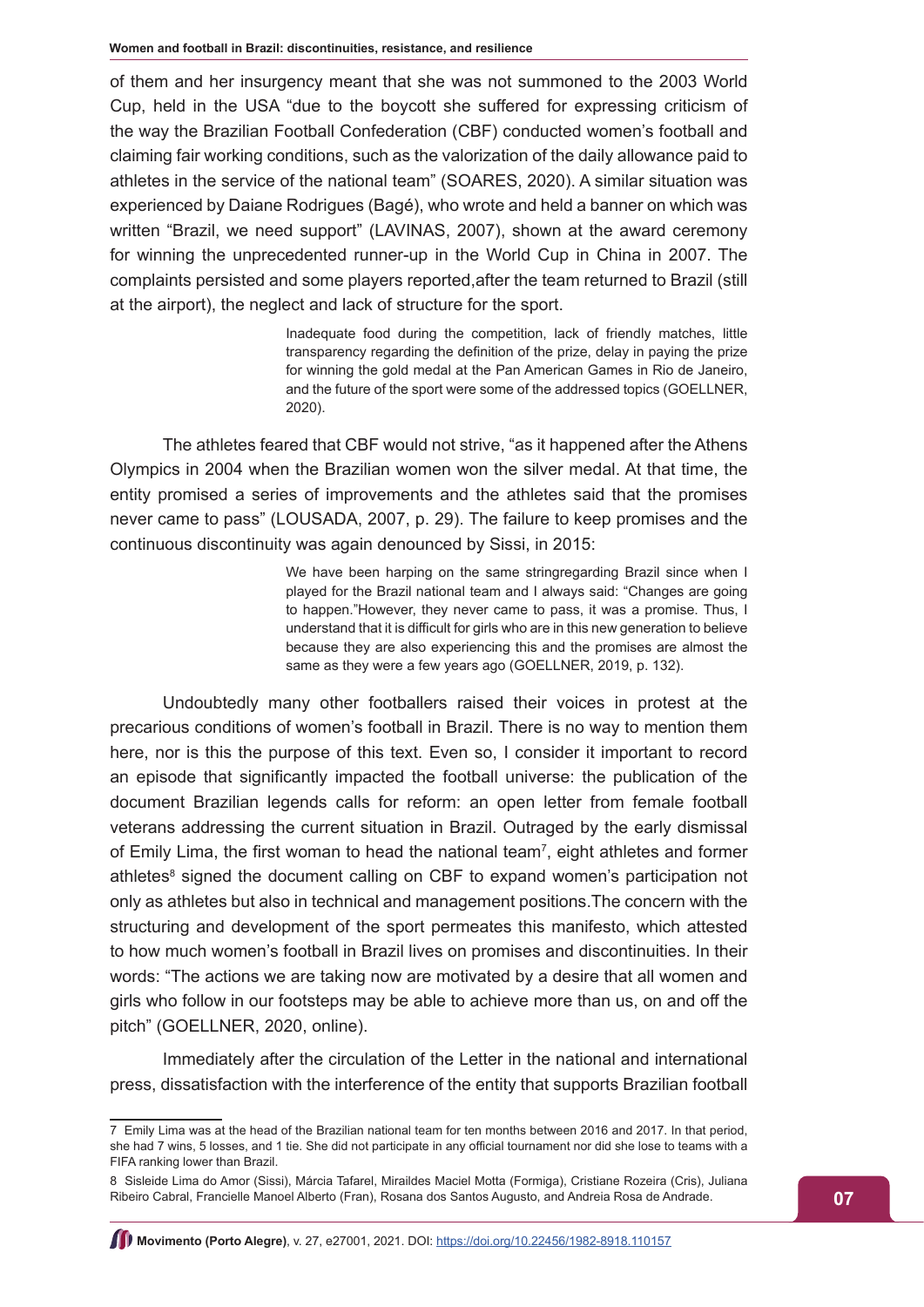triggered another unprecedented movement: five athletes<sup>9</sup> publicly announced that they would no longer serve the national team.

Almost eighty years after the interdiction became official and more than forty years after the end of these determinations, women's football still needs to advance in terms of structuring, visibility, and recognition. The report published by FIFA in July 2019 records data that support this statement. Produced from a survey of all its member federations, the document indicates that Brazil has a total of 15,000 women competing in championships at some level. This number is small if we compare, for example, Argentina (27 thousand), Venezuela (24 thousand), and the United States (9.5 million). The data is even more alarming regardinggrassroots categories: only 475 players under the age of 18 are registered in the clubs (MENDONÇA, 2019).

A determining factor in changing this scenario was the deliberation of the South American Football Confederation (CONMEBOL) for the licensing of clubs, which requires that "as of 2019, clubs that do not have a women's team competing in national competitions will not be able to participate South American men's soccer championships" (BARREIRA *et al.*, 2020, p. 29). This measure had repercussions in the national context, forcing CBF, state federations, and clubs to direct investments, creating competitions and teams in the grassroots categories. A new start seems to be underway because of the actions that football management institutions have been implementing, especially after 2016, when FIFA defined women's football as one of its strategic pillars.The hiring of two former players (Aline Pellegrino and Eduarda Luizelli) in September 2020 to assume command positions at CBF strengthens the spirits of those who appreciate and live women's football. CBF President Rogério Caboclo announced the two new women's football coordinators and made public another important measure: "the equalization of payments made to female and male players of the Brazilian National Teams" (CBF, 2020).

These two decisions deserve celebration, especially because they meet the old demands of those who live the sport daily. In addition, they demonstrate that gender issues, which have been neglected in the football universe for so long, begin to reverberate more intensely in their practices, discourses, and representations.

Gender is a primary form of exercise of power (SCOTT, 1995) between men and women and is deeply linked to other social markers, such as race, sexuality, social class, physical appearance, nationality, and generation. As an analytical category, it allows scrutinizing the processes through which culture produces gendered practices, such as football.

Although the focus of this presentation text is situated in the Brazilian context, the locus of my research, I want to highlight that the articles gathered here make visible how deeply football is crossed by gender issues. Regardless of its thematic specificity and theoretical and methodological anchorage, the contemplated discussions indelibly emphasize that this crossing is transnational.

The organization of this dossier is also the result of a transnational action, more specifically the establishment of a research network on women's football in

<sup>9</sup> Cristiane Rozeira (Cris), Francielle Manoel Alberto (Fran), Rosana dos Santos Augusto, Andreia Rosa de Andrade, and Maurine Dornelles Gonçalves.

**Movimento (Porto Alegre)**, v. 27, e27001, 2021. DOI: <https://doi.org/10.22456/1982-8918.110157>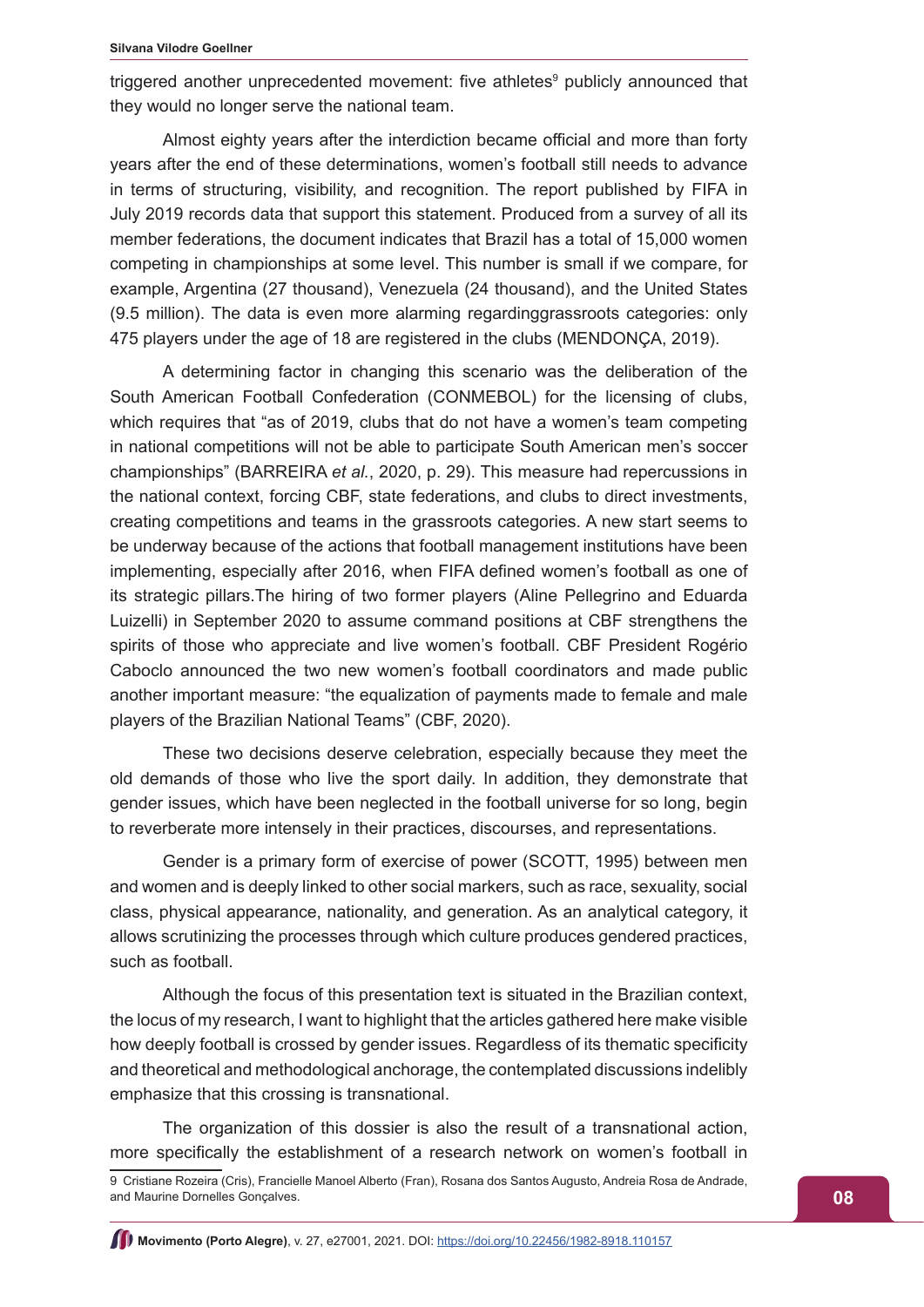Latin America, which I have coordinated with David Wood (University of Sheffield) and Verónica Moreira (University of Buenos Aires) since 2018. Aiming to gather academic and non-academic experiences and share them with different audiences, this network promoted four events in which research, intervention, and activism promoted fruitful dialogues to promote subsidies and practices with potency both to identify gender inequalities in football and to minimize them.

David Wood, Mark Biram, Peter Watson, Verónica Moreira, and Gabriela Garton are part of the group that formed the network, and their texts address some of the discussions contemplated in the meetings we held in Brazil, the United Kingdom, Colombia, and Argentina. André Luís dos Santos Silva, Raquel da Silveira, Jamile Klanovicz, Angelita Jaeger, Mariana Martins, Mariana Martins, Kerzia Silva, and Vitor Vasquez add knowledge when innovating newthemes or still little addressed in studies on the presence of Brazilian women in football.

Finally, it is important to highlight that, in different times and spaces, women have developed strategies to live football and exercise in it (and for it) the right to speak on their behalf and on behalf of others who, for many reasons, have not done so.

# **REFERENCES**

AMARANTE, Leonor. Gols de Placa. **Revista Mulher**. Rio de Janeiro, p. 47, set/out1982.

ANJOS, Luiza Aguiar dos; DANTAS, Marina de Mattos. Futebol de mulheres em Belo Horizonte. *In:* **Caderno de Memórias:** a história do futebol feminino em Belo Horizonte. Belo Horizonte: Gráfica Rona, 2020. p. 25-33

Barreira, Júlia; MAZZEI, Leandro C.; CASTRO, Flávio D.; GALATTI, Larissa R. CONMEBOL e o futebol de mulheres: uma análise das estratégias de desenvolvimento (in)existentes na América do Sul. *In:* MARTIN, Mariana Z.; WENETZ, Ileana (org.). **Futebol de mulheres no Brasil:** desafios para as políticas públicas. Curitiba: CRV, 2020. p.29-44.

BERARDINELLI, Waldemar. As formas femininas e a Educação Física: a moda social e a moda biológica. **Revista Educação Physica**, Rio de Janeiro, n. 28, p. 13-19, mar./abr. 1939.

BERTOLOTTO, Rodrigo. Pretinha pede reconhecimento. **Folha de São Paulo,** São Paulo, 23 de janeiro de 1995, p. 8.

BONFIM, Aira Fernandes. **Football feminino entre festas esportivas, circos e campos suburbanos:** uma história social sobre o futebol praticado por mulheres da introdução à proibição (1915-1941). 2019. 213 f. Dissertação. (Mestrado em Ciências Sociais) – Escola de Ciências Sociais, Fundação Getúlio Vargas, Rio de Janeiro, 2019.

BRASIL.Conselho Nacional de Desportos. Decreto n. 3.199, de 14 de abril de 1941: Estabelece as bases de organização dos desportos em todo o país. Disponível em: [https://](https://www2.camara.leg.br/legin/fed/declei/1940-1949/decreto-lei-3199-14-abril-1941-413238-publicacaooriginal-1-pe.html) [www2.camara.leg.br/legin/fed/declei/1940-1949/decreto-lei-3199-14-abril-1941-413238](https://www2.camara.leg.br/legin/fed/declei/1940-1949/decreto-lei-3199-14-abril-1941-413238-publicacaooriginal-1-pe.html) [publicacaooriginal-1-pe.html.](https://www2.camara.leg.br/legin/fed/declei/1940-1949/decreto-lei-3199-14-abril-1941-413238-publicacaooriginal-1-pe.html) Acesso em: 2 set. 2020.

CASTRO, Leite de. O futebol é impróprio para moças. **O Dia**. Curitiba, 26 de junho de 1940,p. 1.

**Movimento (Porto Alegre)**, v. 27, e27001, 2021. DOI:<https://doi.org/10.22456/1982-8918.110157>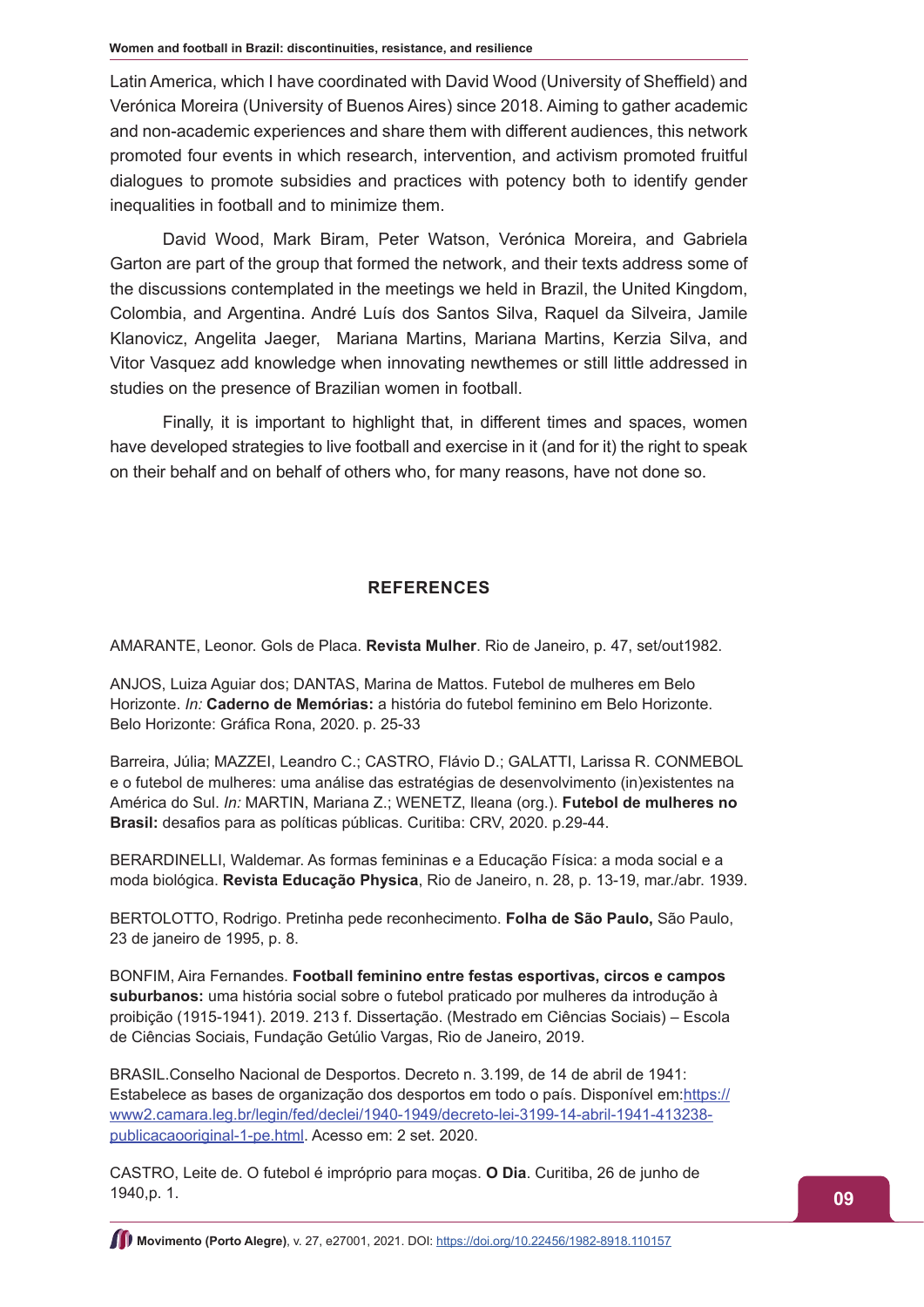CASTRO, Leite de. **Diário de Notícias**, 12 de novembro de 1940.

CFB. CONFEDERAÇÃO BRASILEIRA DE FUTEBOL. CBF equipara diárias e premiações pagas as seleções brasileiras.**CBF Notícias**, 2 de setembro de 2020. Disponível em: [https://www.cbf.com.br/selecao-brasileira/noticias/selecao-feminina/presidente-da-cbf](https://www.cbf.com.br/selecao-brasileira/noticias/selecao-feminina/presidente-da-cbf-anuncia-equiparacao-das-diarias-pagas-as-selecoes-br)[anuncia-equiparacao-das-diarias-pagas-as-selecoes-br](https://www.cbf.com.br/selecao-brasileira/noticias/selecao-feminina/presidente-da-cbf-anuncia-equiparacao-das-diarias-pagas-as-selecoes-br). Acesso em: 2 nov. 2020.

CUNHA, Teresa Cristina de Paiva Montes. O início do futebol feminino no Brasil: divergências históricas e o pioneirismo na prática. *In:* KESSLER, Cláudia S. (org.). **Mulheres na área:** gênero, diversidade e inserções no futebol. Porto Alegre: Editora da UFRGS, 2016, p. 212-232.

DAMO, A. Futebóis – da horizontalidade epistemológica à diversidade política. **FuLiA / UFMG**. Belo Horizonte, v. 3, n. 3, p. 37-66, 2019. Disponível em:[https://periodicos.ufmg.br/](https://periodicos.ufmg.br/index.php/fulia/article/view/14644) [index.php/fulia/article/view/14644](https://periodicos.ufmg.br/index.php/fulia/article/view/14644). Acesso em: 9 nov. 2020.DOI: 10.17851/2526-4494.3.3.37- 66.

DEFENDEM-SE AS PRATICANTES DO FOOTBALL FEMININO. **Jornal dos Sports**, Rio de Janeiro, 10 maio de 1940,p. 6.

ECHEVERRIA, Regina. O charme vai a campo. **Placar**.São Paulo: Editora Abril, v. 15, n. 738, p. 24-27,13 jul. 1984.

ELSEY, Brenda; NADEL, Joshua. **Futbolera:** a history of women and sports in Latina America. Austin: Universityof Texas Press, 2019.

GABRIEL, Bruno José. **A cobertura acerca da seleção brasileira de futebol feminino realizada pelo caderno de esportes da Folha de S. Paulo (1991-2011).**2015. 254 f. Dissertação (Mestrado em Ciências Sociais Aplicadas) – Programa de Pós-Graduação em Ciências Sociais Aplicadas, Universidade Estadual de Ponta Grossa, Ponta Grossa,2015.

GOELLNER, Silvana V. Sissi, a Imperatriz: entrevista com Sisleide Lima do Amor. **FuLiA / UFMG**. Belo Horizonte, v. 4, n. 1, p. 117-133, 2019. Disponível em: [https://periodicos.](https://periodicos.ufmg.br/index.php/fulia/article/view/14661) [ufmg.br/index.php/fulia/article/view/14661.](https://periodicos.ufmg.br/index.php/fulia/article/view/14661) Acesso em: 10 nov. 2020.DOI: 10.17851/2526- 4494.4.1.117-133.

GOELLNER, Silvana V. Nós convidamos a CBF a trazer reformas de igualdade de gênero para o Brasil. Ludopédio. São Paulo, v.135, n. 36, 2020. Disponível em:[https://www.](https://www.ludopedio.com.br/arquibancada/nos-convidamos-a-cbf-a-trazer-reformas-de-igualdade-de-genero-para-o-brasil/) [ludopedio.com.br/arquibancada/nos-convidamos-a-cbf-a-trazer-reformas-de-igualdade-de](https://www.ludopedio.com.br/arquibancada/nos-convidamos-a-cbf-a-trazer-reformas-de-igualdade-de-genero-para-o-brasil/)[genero-para-o-brasil/](https://www.ludopedio.com.br/arquibancada/nos-convidamos-a-cbf-a-trazer-reformas-de-igualdade-de-genero-para-o-brasil/). Acesso em: 4 set. 2020.

LAVINAS, Thiago. Meninas levam ao pódio faixa pedindo apoio. **Globoesporte.com**. 30 de setembro de 2007. Disponível em [http://globoesporte.globo.com/ESP/Noticia/Futebol/](http://globoesporte.globo.com/ESP/Noticia/Futebol/Campeonatos/0,,MUL139359-9352,00-MENINAS+LEVAM+AO+PODIO+FAIXA+PEDINDO+APOIO.html) [Campeonatos/0,,MUL139359-9352,00-MENINAS+LEVAM+AO+PODIO+FAIXA+PEDINDO+](http://globoesporte.globo.com/ESP/Noticia/Futebol/Campeonatos/0,,MUL139359-9352,00-MENINAS+LEVAM+AO+PODIO+FAIXA+PEDINDO+APOIO.html) [APOIO.html](http://globoesporte.globo.com/ESP/Noticia/Futebol/Campeonatos/0,,MUL139359-9352,00-MENINAS+LEVAM+AO+PODIO+FAIXA+PEDINDO+APOIO.html).Acesso em: 10 out. 2020.

LOUSADA, Bruno. Meninas exigem respeito: vice-campeãs mundiais, brasileiras desembarcam com um pacote de recomendações. **Estado de São Paulo**.São Paulo, 3 de outubro de 2007, p. 29.

KESSLER, Claudia Samuel. **"Entra aí pra completá":** narrativas de jogadoras do futsal feminino em Santa Maria – RS. 2010. 127 f. Dissertação (Mestrado em Ciências Sociais) – Faculdade de Ciências Sociais, Universidade Federal de Santa Maria, Santa Maria, 2010.

KETELBEY, Domingos. **Campeãs invisíveis:** uma trajetória desconhecida do futebol goiano. Goiânia: Faculdade Araguaia, 2018.

**Movimento (Porto Alegre)**, v. 27, e27001, 2021. DOI: <https://doi.org/10.22456/1982-8918.110157>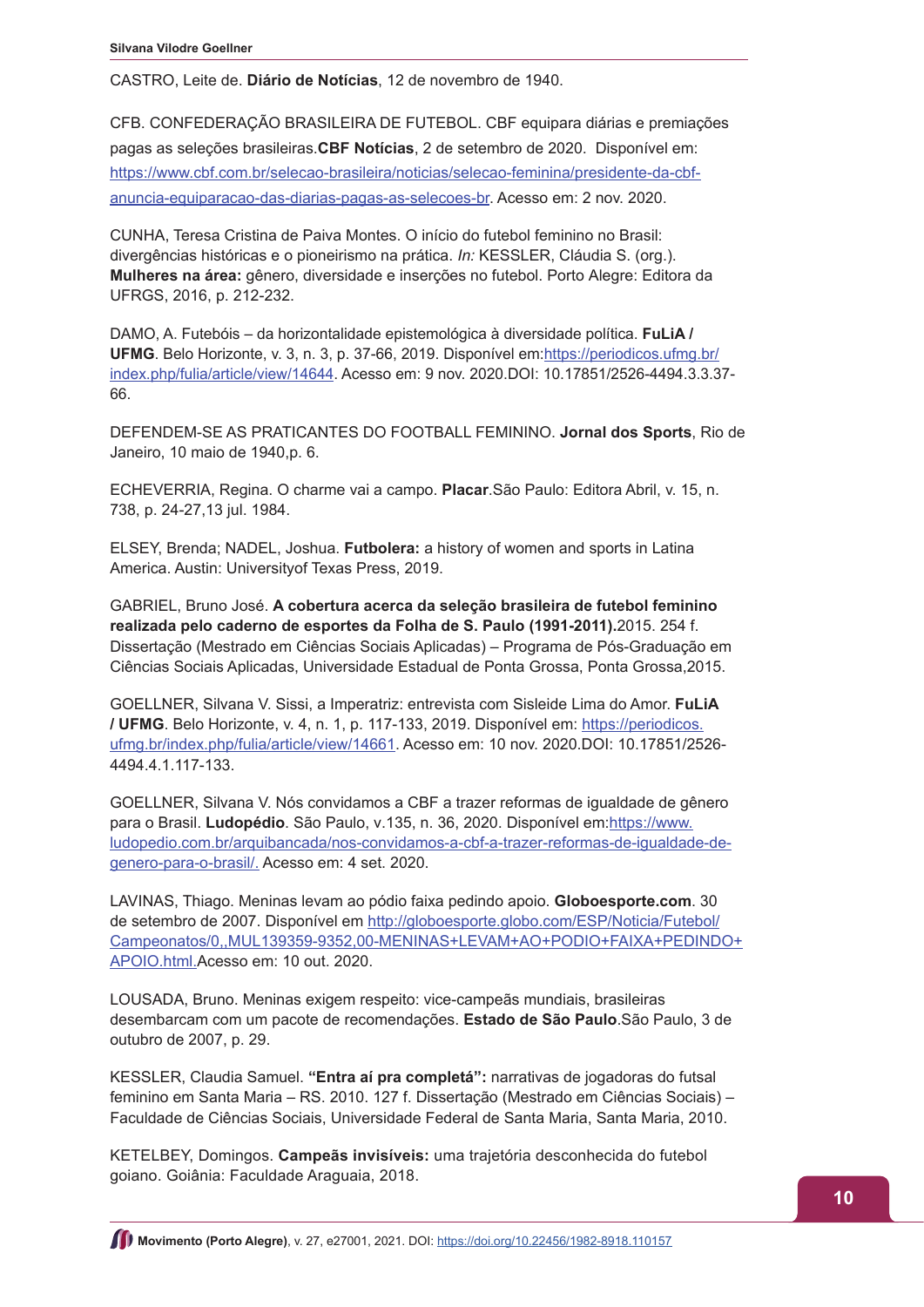MENDES, Gilberto. Mulheres com a bola cheia. **O Pioneiro**, Caxias do Sul, 20 de abril de 1983, p. 11.

MENDONÇA, Renata. Estudo da Fifa mostra descaso de anos do Brasil com o futebol feminino. **Dibradoras**, 16 de julho de 2019. Disponível em: [https://dibradoras.blogosfera.](https://dibradoras.blogosfera.uol.com.br/2019/05/20/band-triplica-audiencia-com-futebol-feminino-em-estreia-das-transmissoes/) [uol.com.br/2019/05/20/band-triplica-audiencia-com-futebol-feminino-em-estreia-das](https://dibradoras.blogosfera.uol.com.br/2019/05/20/band-triplica-audiencia-com-futebol-feminino-em-estreia-das-transmissoes/)[transmissoes/.](https://dibradoras.blogosfera.uol.com.br/2019/05/20/band-triplica-audiencia-com-futebol-feminino-em-estreia-das-transmissoes/) Acesso em: 14 jan. 2020.

MORAES, Enny Vieira. **Fazendo gênero e jogando bola**: Futebol feminino na Bahia anos 80-90. Salvador: EDUFBA, 2014.

MOREL, Márcia; SALLES, José Geraldo do C. Futebol Feminino. *In:*DaCOSTA, Lamartine Pereira (org.).**Atlas do Esporte no Brasil.** Rio de Janeiro, CONFEEF, 2006.

MUNDIAL FEMININO TEM HOJE AS QUARTAS-DE-FINAL. **Folha de São Paulo**. Caderno de Esportes. São Paulo, 24 de novembro de 1991, p. 6.

MUSEU DO FUTEBOL. A "Michel Jackson" livre para jogar. 2019. Disponível em:[https://](https://artsandculture.google.com/exhibit/lwLyJhPFxhfPKA) [artsandculture.google.com/exhibit/lwLyJhPFxhfPKA](https://artsandculture.google.com/exhibit/lwLyJhPFxhfPKA). Acesso em 17 set. 2020.

MUSEU DO FUTEBOL. Rose do Rio. **Ludopédio**. São Paulo, v. 81, n. 13, 2016. Disponível em[:https://www.ludopedio.com.br/arquibancada/rose-do-rio/.](https://www.ludopedio.com.br/arquibancada/rose-do-rio/) Acesso em: 13 set. 2020.

NASCIMENTO, Karine. **A verdadeira regra do impedimento:** a história do futebol feminino cearense. Natal: Editora Primeiro Lugar, 2019.

PÚBLICO VIBROU COM AS MENINAS EM CAMPO. **Gazeta Esportiva**, São Paulo, 13 de novembro de 1982, p. 12.

RAJÃO, Rafael R. Futebol de mulheres em tempos de proibição: o caso das partidas Vespasiano x Oficina (1968). **Mosaico**, [S. l.], v. 9, n. 14, p. 48-69, 2018. Disponível em: <http://bibliotecadigital.fgv.br/ojs/index.php/mosaico/article/view/73995/73205>. Acesso em: 31out. 2020.

RAMOS, Suellen dos Santos; GOELLNER, Silvana Vilodre. **Sabe aquele gol que o Pelé não fez? Eu fiz! A trajetória esportiva de Duda**. São Paulo: Editora Multifoco, 2018.

RIGO, LuizCarlos*et al*. Notas acerca do futebol feminino pelotense em 1950: um estudo genealógico.**Revista Brasileira de Ciências do Esporte***,* Campinas, n. 29,v. 3, p. 173- 188, 2008.

ROSE DO RIO PROMOVE O FUTEBOL FEMININO. **Gazeta do Povo**. Curitiba, 1 janeiro de 1983, p. 9.

SCOTT, Joan. Gênero: uma categoria útil de análise histórica*.* **Educação & Realidade.** Porto Alegre, v.20, n.2, jul./dez. 1995.

SILVA, Cláudia da. Conheça as meninas que vão representar o Brasil no Mundial. **Jornal dos Sports**, Rio de Janeiro, 26 de maio de 1988, p. 7.

SILVA, Giovana Capucim e. **Mulheres impedidas**: a proibição do futebol feminino na imprensa de São Paulo. Rio de Janeiro: Editora Multifoco, 2017.

SOARES, João Pedro. O Brasil caminha para um futebol mais igualitário? **DW**, 7 de setembro de 2020. Disponível em[:https://www.dw.com/pt-br/o-brasil-caminha-para-um](https://www.dw.com/pt-br/o-brasil-caminha-para-um-futebol-mais-igualit%C3%A1rio/a-54841142)[futebol-mais-igualit%C3%A1rio/a-54841142](https://www.dw.com/pt-br/o-brasil-caminha-para-um-futebol-mais-igualit%C3%A1rio/a-54841142). Acesso em: 15 out. 2020.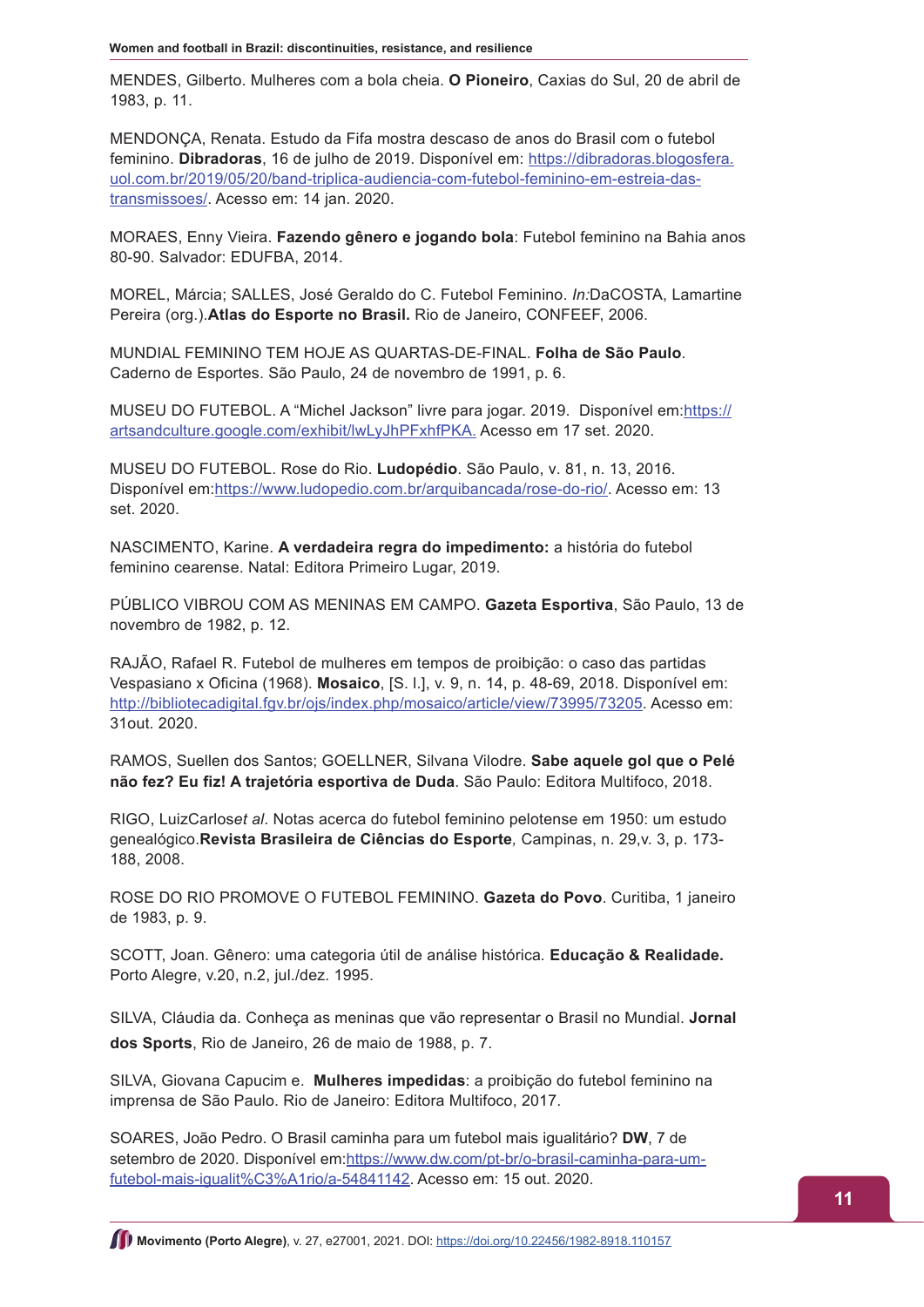UM DISPARATE SPORTIVO QUE NÃO DEVE PROSSEGUIR... **Diário da Noite**. Rio de Janeiro, 7 maio 1940, p. 11-12.

VÂNIA, CRAQUE DA SELEÇÃO. **Folha de São Paulo**. São Paulo, 17 de abril de 1983, p. 33.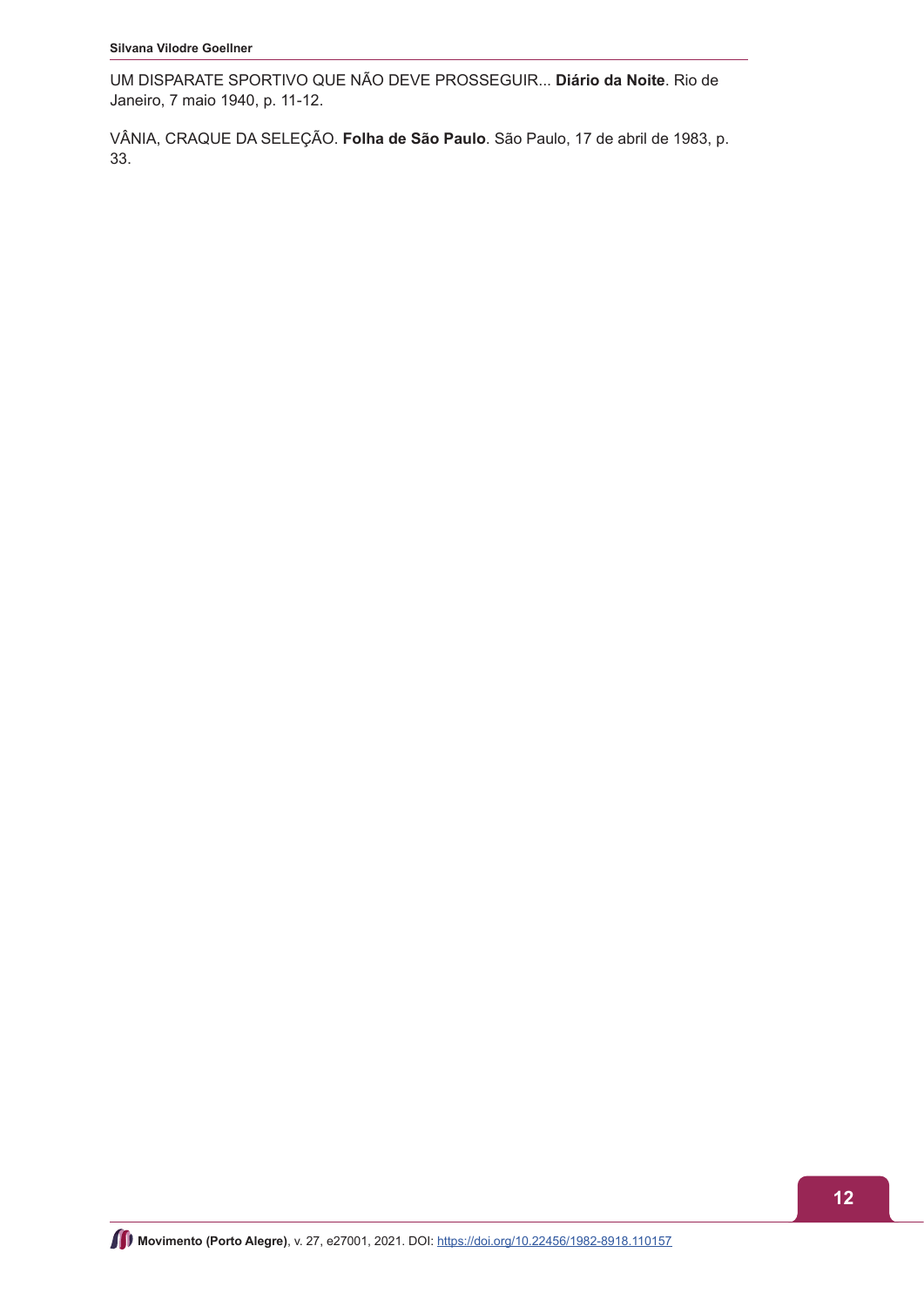<span id="page-12-0"></span>

**Resumo:** Este texto tem como objetivo apresentar o dossiê temático que analisa a presença das mulheres no futebol. Para tanto, contempla uma breve contextualização sobre a modalidade no contexto brasileiro, conferindo ênfase ao protagonismo das mulheres que, em diferentes tempos e espaços, elaboraram estratégias para viver o futebol. Evidencia ainda que sua prática é profundamente atravessada pelas questões de gênero, o que pode ser identificado nos demais textos que integram o dossiê e que revelam, de modo indelével, que este atravessamento é transnacional.

**Palavras chave:** Mulheres. Futebol. História.

**Resumen:** Este texto tiene como objetivo presentar el dosier temático que analiza la presencia de las mujeres en el fútbol. Para ello, contempla una breve contextualización sobre la modalidad en el contexto brasilero, con énfasis en el protagonismo de las mujeres que, en diferentes tiempos y espacios, elaboraron estrategias para vivir el fútbol. Además, pone en evidencia que su práctica está profundamente atravesada por las cuestiones de género, lo que se identifica en los demás textos que integran el dosier y que revelan, de manera indeleble, que esa transversalidad es transnacional.

**Palabras clave:** Mujeres. Fútbol. Historia.